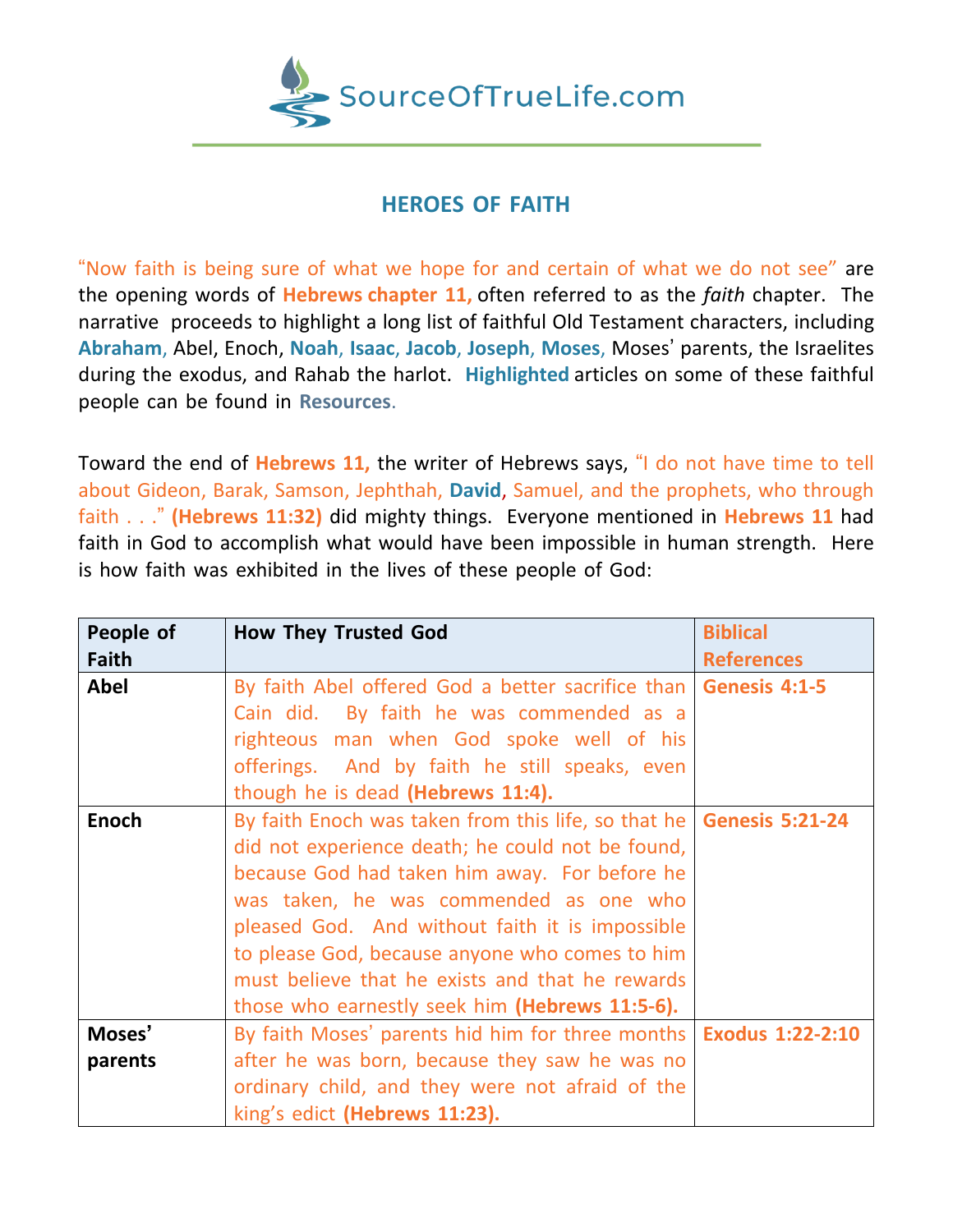| People of         | <b>How They Trusted God</b>                                                     | <b>Biblical</b>        |
|-------------------|---------------------------------------------------------------------------------|------------------------|
| <b>Faith</b>      |                                                                                 | <b>References</b>      |
| <b>Israelites</b> | In their exodus from Egypt at the mighty hand of                                | <b>Exodus 14:10-31</b> |
|                   | God, the Hebrew people by faith "passed through                                 |                        |
|                   | the Red Sea as on dry land; but when the                                        |                        |
|                   | Egyptians tried to do so, they were drowned"                                    |                        |
|                   | (Hebrews 11:29).                                                                |                        |
| <b>Rahab</b>      | By faith the prostitute Rahab, because she                                      | <b>Joshua 2:1-24</b>   |
|                   | welcomed the spies, was not killed with those                                   |                        |
|                   | who were disobedient (Hebrews 11:31).                                           |                        |
| <b>Gideon</b>     | When the Israelites did evil things, God allowed   Judges 6:1-8:35              |                        |
|                   | the Midianites to conquer and oppress them.                                     |                        |
|                   | When they cried to the Lord, an angel appeared                                  |                        |
|                   | to Gideon and said the Lord would use him to                                    |                        |
|                   | lead the Israelites to victory over the Midianites.                             |                        |
|                   | Despite testing God, Gideon did believe and found                               |                        |
|                   | freedom for the Israelites.                                                     |                        |
| <b>Barak</b>      | In another time when the Israelites did evil, they   Judges $4:1-24$            |                        |
|                   | fell to a Canaanite king. The ruling judge of the                               |                        |
|                   | Israelites at the time, Deborah the only female                                 |                        |
|                   | judge of Israel, gave instruction for Barak to lead                             |                        |
|                   | 10,000 against their oppressors. Barak believed                                 |                        |
|                   | God and was victorious.                                                         |                        |
| <b>Samson</b>     | During yet another time of evil among the Judges 13:1-16:31                     |                        |
|                   | Israelites, a man by the name of Samson was born                                |                        |
|                   | and anointed by the Spirit of God to bring down                                 |                        |
|                   | the Philistines, their oppressors. Samson was                                   |                        |
|                   | spiritually strong and very physically strong. He                               |                        |
|                   | was involved in numerous feats of bravery                                       |                        |
|                   | requiring his strength, the last of which was to                                |                        |
|                   | collapse the pagan temple of the Philistines, killing                           |                        |
|                   | their rulers and ending their tyranny over the                                  |                        |
|                   | Israelites.                                                                     |                        |
| <b>Jephthah</b>   | When Ammonites made war with Israel, elders Judges 11:1-12:7                    |                        |
|                   | persuaded Jephthah, who was a judge, to return,                                 |                        |
|                   | after being forced to leave his roots, and lead the                             |                        |
|                   | battle against the Ammonites. Jephthah trusted                                  |                        |
|                   | the Lord, was filled by the Spirit of God, and kept<br>all his vows faithfully. |                        |
|                   |                                                                                 |                        |
|                   |                                                                                 |                        |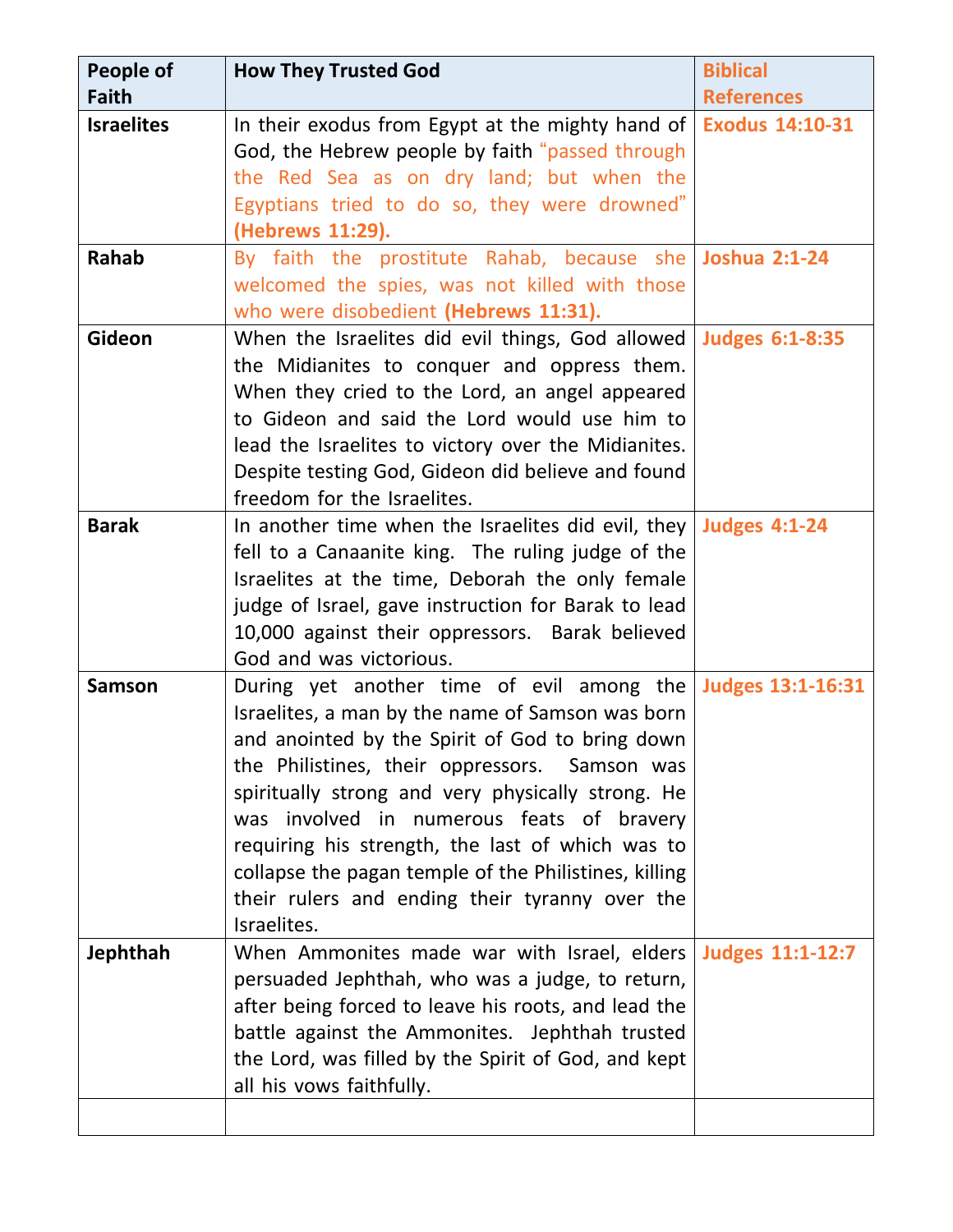| People of     | <b>How They Trusted God</b>                                     | <b>Biblical</b>   |
|---------------|-----------------------------------------------------------------|-------------------|
| <b>Faith</b>  |                                                                 | <b>References</b> |
| <b>Samuel</b> | At a time when prophets and visions from the   1 Samuel 3:11-21 |                   |
|               | Lord were rare, Samuel shared with Eli the priest,              |                   |
|               | in faith and at great personal risk, judgments                  |                   |
|               | declared by the Lord. As a result of his faith, his             |                   |
|               | credibility as a prophet grew among the people.                 |                   |
| The prophets  | The prophets of Israel are cited as persons of All of Isaiah,   |                   |
|               | great faith since they proclaimed the will and                  | Jeremiah,         |
|               | purposes of God despite great personal danger to                | Ezekiel, Hosea,   |
|               | themselves and their families. Often sharing                    | Joel, Amos,       |
|               | difficult messages to hear and doing so using                   | Obadiah, Jonah,   |
|               | unusual techniques, they spoke for God, warned                  | Micah, Nahum,     |
|               | of peril for evildoing, and proclaimed what was to              | Habakkuk,         |
|               | come in the will of God.                                        | Zephaniah,        |
|               |                                                                 | Haggai,           |
|               |                                                                 | Zechariah, and    |
|               |                                                                 | Malachi.          |

The faithful of Hebrews 11 were really not heroes. They were ordinary people who exercised extraordinary faith years ago. They are cited as good examples for us. Even greater things can be done when we exercise our faith *today*. The closing words of Hebrews 11 indicate our connection with those people and how God longs for all of us to be perfected in Jesus Christ . . .

"These were all commended for their faith, yet none of them received what had been promised. God had planned something better for us so that only together, with us, would they be made perfect" **(Hebrews 11:39-40).**

Here are some other resources you may wish to explore:

**\_\_\_\_\_\_\_\_\_\_\_\_\_\_\_\_\_\_\_\_\_\_\_\_\_\_\_\_\_\_\_\_\_\_\_\_\_\_\_\_\_\_\_\_\_\_\_\_\_\_\_\_\_\_**

Who was Abel in the Bible? [\(compellingtruth.org\)](https://www.compellingtruth.org/Abel-in-the-Bible.html)

Who was Enoch in the Bible? | [GotQuestions.org](https://www.gotquestions.org/Enoch-in-the-Bible.html)

Moses' Parents Acting Courageously, by Faith by Bob Hoekstra [\(blueletterbible.org\)](https://www.blueletterbible.org/devotionals/dbdbg/view.cfm?Date=1031)